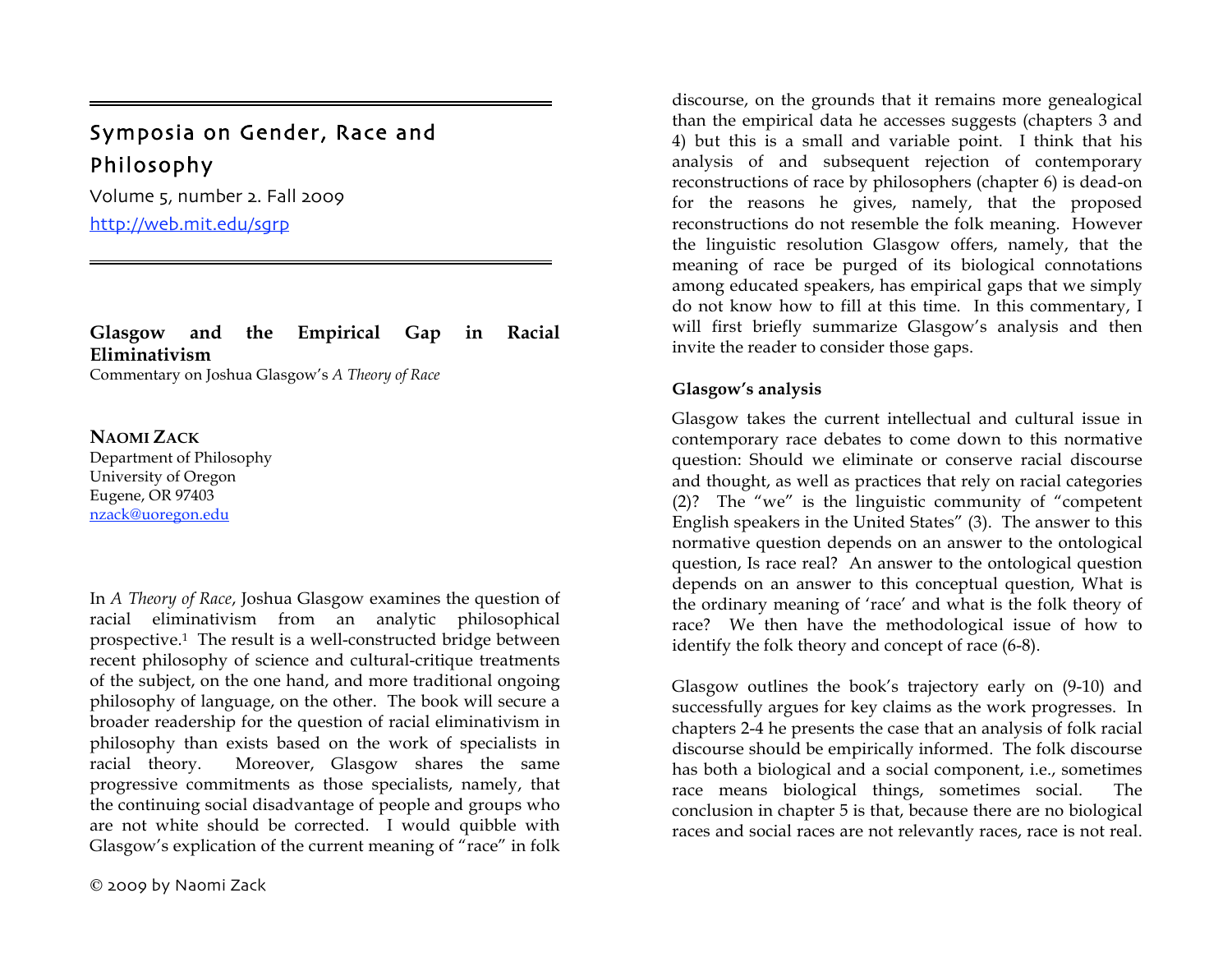Glasgow reasons that what we do with racial discourse depends on moral, political, and practical constraints. Although race is not real, racial discourse has real social, psychological, and political values. Therefore, and this is Glasgow's major conclusion, we ought to reconstruct race, but in a special way. Race should be reconstructed by retaining in our meaning of the term, and the intent of our discourse, all of the positive values of racial discourse. This means that our old concept of race, which is partly biological, has to be replaced by a new concept of race that is wholly social. We should keep all of our present racial groupings and the discourse related to them. But,

> …there will be one key difference that separates current racial discourse from post-reconstruction discourse: by 'race' we will, post-reconstruction, intend only to refer to social kinds, and we will get rid of any conceptual implication that there are even partially biological races. That is racial reconstructionism (139).

#### **The Empirical Gaps**

I call them empirical *gaps* to bring attention to what we do not know at this time. The first empirical gap may also be part of the problems generated by a history of disadvantage, current white racism, and perceived racism by nonwhites. It is the gap between Glasgow's "we" and ordinary people, both white and not white, who presently use racial discourse. First, we don't know that all members of "we" will agree to the reconstruction, because we don't know how knowledgeable they are about the biological unreality of race. Second, if all members of "we" are re-educated and convinced about the biological unreality and also, as a result, become eager to eliminate racism, then how will "we" influence everyone else? Glasgow's identification of "we" with "competent English speakers in the United States" may be somewhat elitist. While this may not be an altogether bad

thing in terms of epistemic values, it is a very bad thing if "we" are disproportionately white and more linguistically competent, according to our own standards, than those outside our group. Changes in racial discourse need to be broad and inclusive of those who are most disadvantaged on account of their racial identities.

But let's suppose that "we" could be inclusive and racially egalitarian. How will the change in discourse be effected so as to not violate free speech? Actually, Glasgow's proposal is not a matter of speech but of what people mean by speech. So it is not speech that has to be changed, but the meanings of words. Can the meanings of words be changed in the relevant way regarding race? We should remember here that Glasgow's initial question is, Should we eliminate race? What we are up against is whether we can eliminate race. That is, let's not forget that *should* implies *can.2*

One way to proceed on this question of meaning change, which respects the minds of all speakers, would be to show them the reasons for the change and see how their speech voluntarily changes when they all know what we know about the biological emptiness of race. (That is, changes in speech will presumably imply changes in the underlying meaning of race.) This process of elimination would then become a tentative project of education, first in our linguistic community and then among other groups, including school children.

It is an empirical question how people would behave and speak about race if it were an educational staple that race lacks the biological foundation it is presumed to have in folk discourse and culture, and if it were well understood why race lacks that foundation. They may choose to retain race ironically or in slang, get rid of race as they used to mean it in pre-educated discourse, or insist that their experience in ordinary life is what matters, not the underlying science.